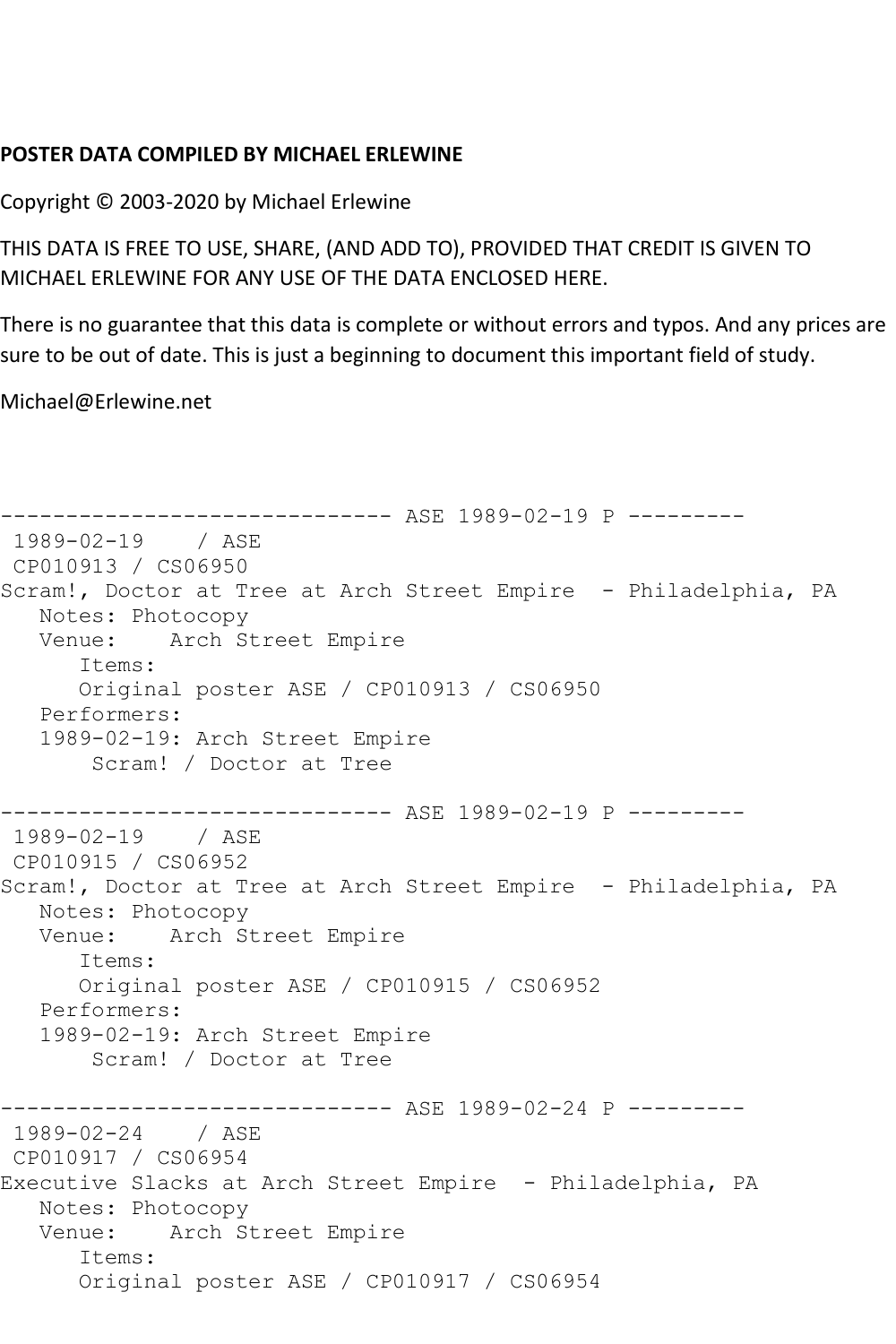Performers: 1989-02-24 1989-02-26: Arch Street Empire Executive Slacks ------------------------------ ASE 1989-03-02 P --------- 1989-03-02 / ASE CP010921 / CS06958 King Carcass, Honeymoon Killers at Arch Street Empire -Philadelphia, PA Notes: Photocopy<br>Venue: Arch S Arch Street Empire Items: Original poster ASE / CP010921 / CS06958 Performers: 1989-03-02: Arch Street Empire King Carcass / Honeymoon Killers / Doctor Bombay ------------- ASE 1989-03-05 P ---------1989-03-05 / ASE CP010930 / CS06967 Government Issue, Electric Love Muffin at Arch Street Empire -Philadelphia, PA Notes: Photocopy<br>Venue: Arch S Arch Street Empire Items: Original poster ASE / CP010930 / CS06967 Performers: 1989-03-05: Arch Street Empire Government Issue / Electric Love Muffin / Images ------------------------------ ASE 1989-03-05 P --------- 1989-03-05 / ASE CP010950 / CS06987 Government Issue, Electric Love Muffin at Arch Street Empire - Philadelphia, PA Notes: Photocopy<br>Venue: Arch S Arch Street Empire Items: Original poster ASE / CP010950 / CS06987 Performers: 1989-03-05 1989-03-19: Arch Street Empire Government Issue / Electric Love Muffin / Images / Sound Garden / Sylvia Juncosa / Deadspot / Scruffy the Cat / Flight of Mavis / Public Service / Darrows / Wishniaks / Scram! / Trace / John Cale / Immaculate Hearts / Flaming Lips / Live Skull ------------------------------ ASE 1989-03-09 P ---------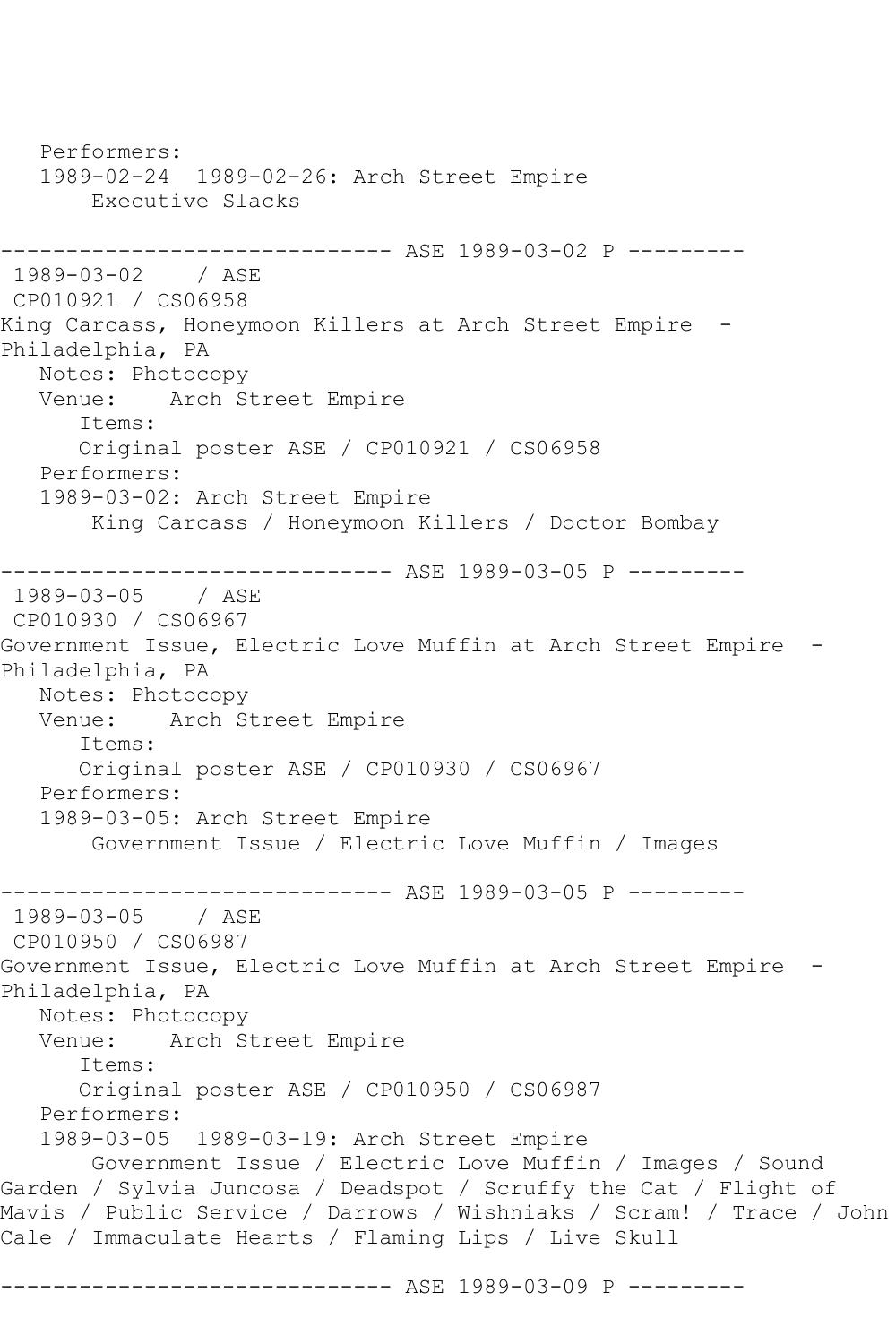1989-03-09 / ASE CP010914 / CS06951 Sound Garden, Sylvia Juncosa at Arch Street Empire - Philadelphia, PA Notes: Photocopy Venue: Arch Street Empire Items: Original poster ASE / CP010914 / CS06951 Performers: 1989-03-09 1989-03-12: Arch Street Empire Sound Garden / Sylvia Juncosa / Deadspot / Scruffy the Cat / Flight of Mavis / Public Service / Darrows / Wishniaks ------------------------------ ASE 1989-03-09 P --------- 1989-03-09 / ASE CP010947 / CS06984 Sound Garden, Sylvia Juncosa at Arch Street Empire - Philadelphia, PA Notes: Photocopy Venue: Arch Street Empire Items: Original poster ASE / CP010947 / CS06984 Performers: 1989-03-09 1989-03-19: Arch Street Empire Sound Garden / Sylvia Juncosa / Deadspot / Scruffy the Cat / Flight of Mavis / Public Service / Darrows / Wishniaks / Scram! / Trace / John Cale / Immaculate Hearts / Flaming Lips / Live Skull / Alice Donut / Blue / Gang Green / Fugazi / Dino ------------------------------ ASE 1989-03-10 P --------- 1989-03-10 / ASE CP010931 / CS06968 Scruffy the Cat, Flight of Mavis at Arch Street Empire -Philadelphia, PA Notes: Photocopy Venue: Arch Street Empire Items: Original poster ASE / CP010931 / CS06968 Performers: 1989-03-10: Arch Street Empire Scruffy the Cat / Flight of Mavis ------------------------------ ASE 1989-03-16 P --------- 1989-03-16 / ASE CP010919 / CS06956 Minutes After, The Bensons at Arch Street Empire - Philadelphia, PA Notes: Photocopy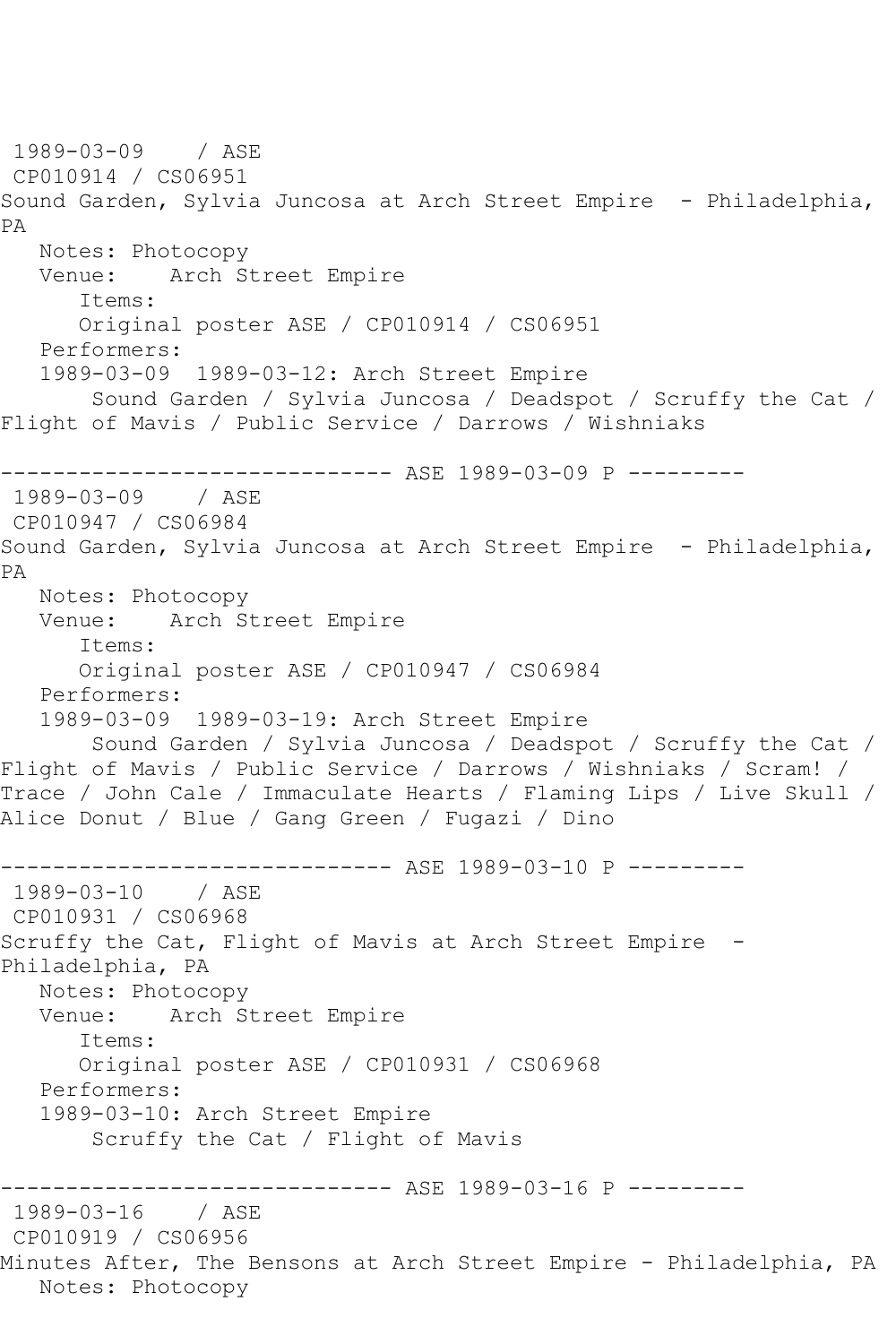Venue: Arch Street Empire Items: Original poster ASE / CP010919 / CS06956 Performers: 1989-03-16 1989-03-17: Arch Street Empire Minutes After / Bensons / Tornado Five / Scram! / Trace ------------------------------ ASE 1989-03-18 P --------- 1989-03-18 / ASE CP010926 / CS06963 John Cale, The Immaculate Hearts at Arch Street Empire - Philadelphia, PA Notes: Offset Venue: Arch Street Empire Items: Original poster ASE / CP010926 / CS06963 Performers: 1989-03-18: Arch Street Empire John Cale / Immaculate Hearts ------------------------------ ASE 1989-03-19 P --------- 1989-03-19 / ASE CP010918 / CS06955 King Carcass, Flaming Lips at Arch Street Empire - Philadelphia, PA Notes: Photocopy Venue: Arch Street Empire Items: Original poster ASE / CP010918 / CS06955 Performers: 1989-03-19: Arch Street Empire King Carcass / Flaming Lips ------------------------------ ASE 1989-03-19 P ---------  $1989 - 03 - 19$ CP010945 / CS06982 Flaming Lips, King Carcass at Arch Street Empire - Philadelphia, PA Notes: Photocopy Venue: Arch Street Empire Items: Original poster ASE / CP010945 / CS06982 Performers: 1989-03-19: Arch Street Empire Flaming Lips / King Carcass / Scab Cadillac ------------------------------ ASE 1989-03-19 P --------- 1989-03-19 / ASE CP010946 / CS06983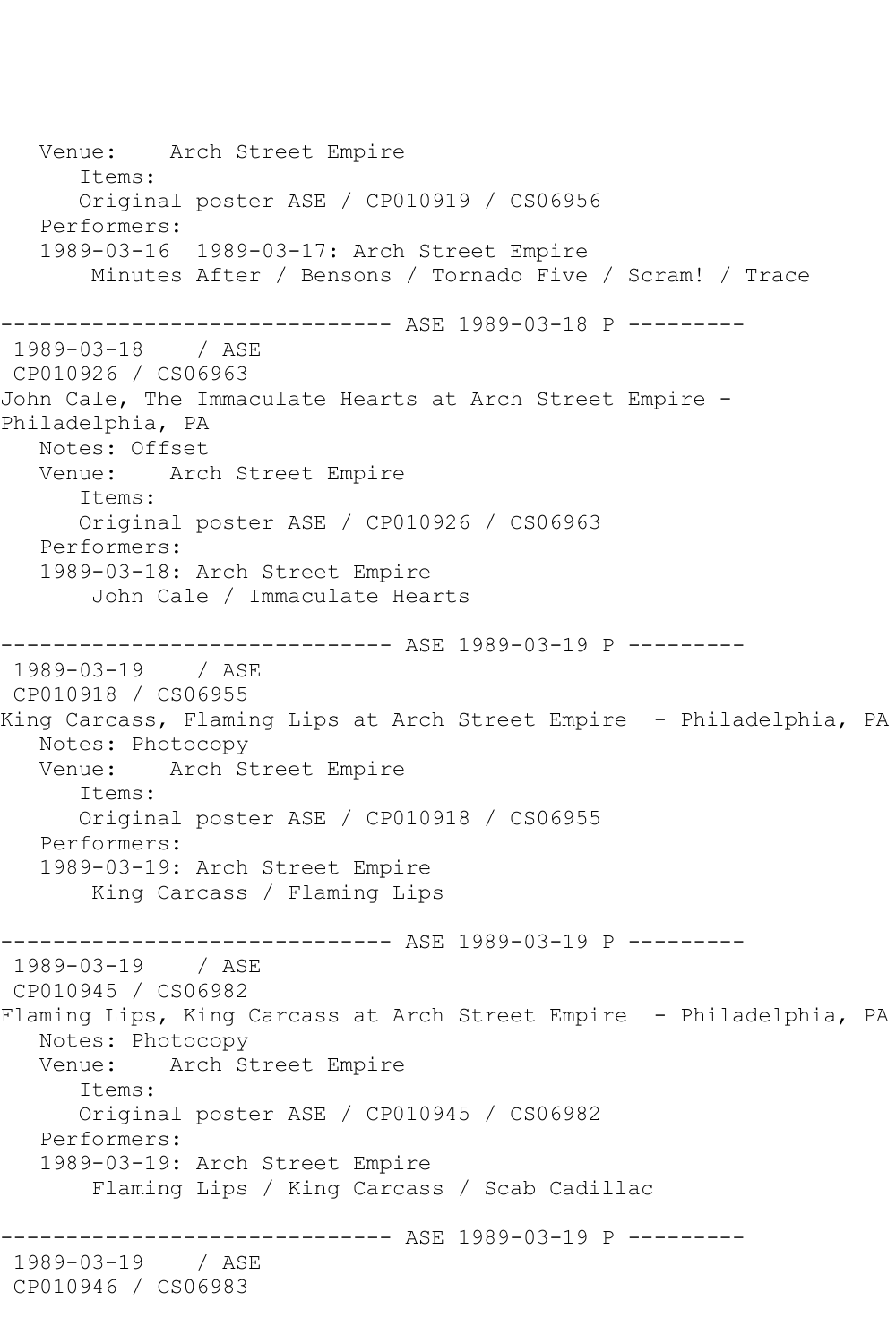Flaming Lips, King Carcass at Arch Street Empire - Philadelphia, PA Notes: Offset Venue: Arch Street Empire Items: Original poster ASE / CP010946 / CS06983 Performers: 1989-03-19: Arch Street Empire Flaming Lips / King Carcass / Scab Cadillac ------------------------------ ASE 1989-03-19 P --------- 1989-03-19 / ASE CP010949 / CS06986 Flaming Lips, King Carcass at Arch Street Empire - Philadelphia, PA Notes: Photocopy Venue: Arch Street Empire Items: Original poster ASE / CP010949 / CS06986 Performers: 1989-03-19: Arch Street Empire Flaming Lips / King Carcass / Scab Cadillac ------------ ASE 1989-03-25 P ---------1989-03-25 / ASE CP010910 / CS06947 Executive Slacks at Arch Street Empire - Philadelphia, PA Notes: Photocopy Venue: Arch Street Empire Items: Original poster ASE / CP010910 / CS06947 Performers: 1989-03-25: Arch Street Empire Executive Slacks ------------------------------ ASE 1989-03-25 P --------- 1989-03-25 / ASE CP010944 / CS06981 Executive Slacks at Arch Street Empire - Philadelphia, PA Notes: Photocopy Venue: Arch Street Empire Items: Original poster ASE / CP010944 / CS06981 Performers: 1989-03-25: Arch Street Empire Executive Slacks ------------------------------ ASE 1989-03-26 P ---------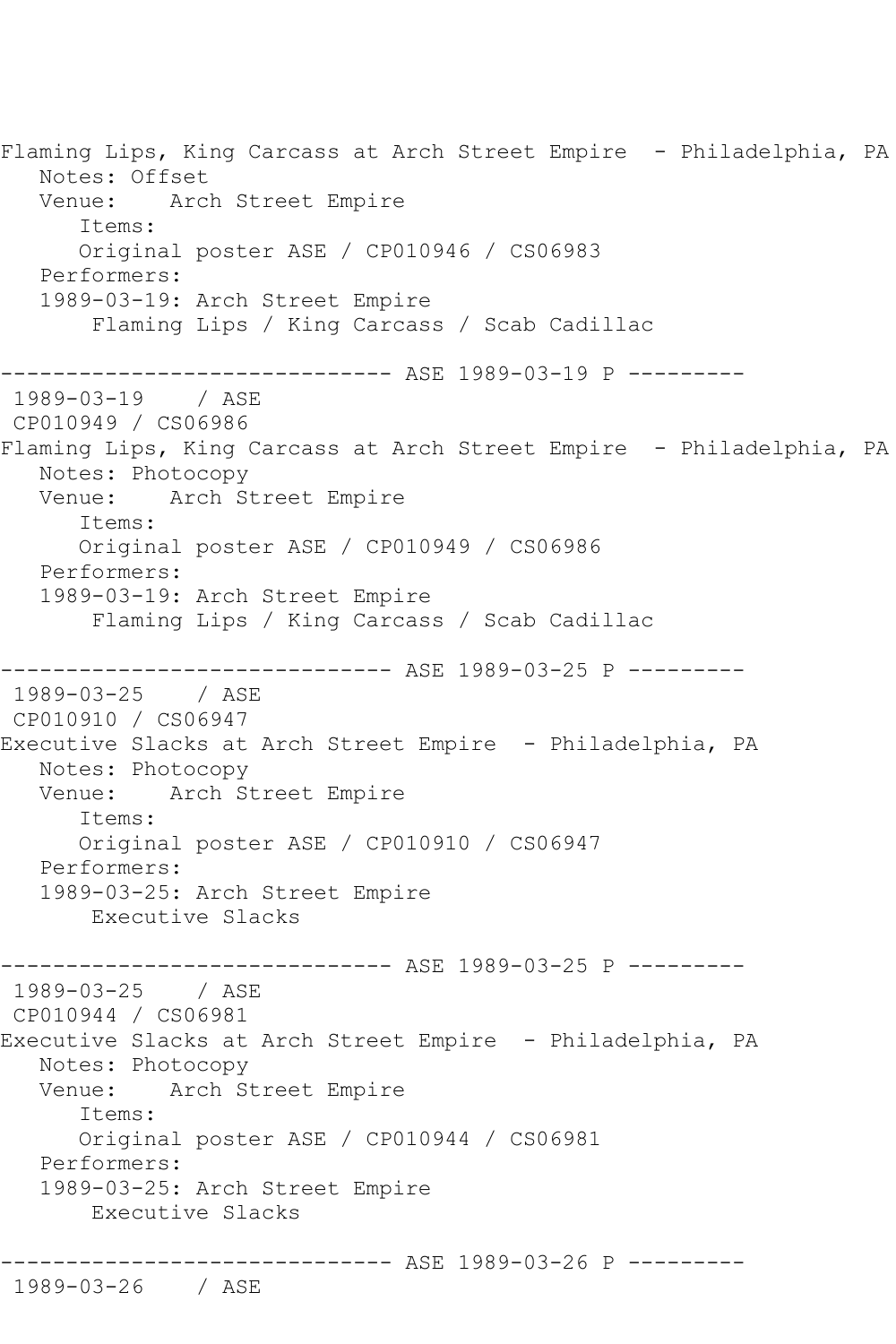CP010927 / CS06964 Gang Green, Deadspot at Arch Street Empire - Philadelphia, PA Notes: Photocopy Venue: Arch Street Empire Items: Original poster ASE / CP010927 / CS06964 Performers: 1989-03-26: Arch Street Empire Gang Green / Deadspot ------------------------------ ASE 1989-04-02 P --------- 1989-04-02 / ASE CP010932 / CS06969 Live Skull, Of Cabbages and Kings at Arch Street Empire - Philadelphia, PA Notes: Photocopy Venue: Arch Street Empire Items: Original poster ASE / CP010932 / CS06969 Performers: 1989-04-02 1989-04-06: Arch Street Empire Live Skull / Of Cabbages and Kings / Blue / Alice Donut / Neo Alloy ------------------------------ ASE 1989-04-02 P --------- 1989-04-02 / ASE CP010943 / CS06980 Live Skull, Of Cabbages and Kings at Arch Street Empire -Philadelphia, PA Notes: Photocopy Venue: Arch Street Empire Items: Original poster ASE / CP010943 / CS06980 Performers: 1989-04-02 1989-04-13: Arch Street Empire Live Skull / Of Cabbages and Kings / Blue / Alice Donut / Neo Alloy / Fabulous Fondas / Uptown Bones / Viv Akauldren / Mr. Metha ------------------------------ ASE 1989-04-13 P --------- 1989-04-13 / ASE CP010925 / CS06962 Viv Akauldren, Mr. Metha at Arch Street Empire - Philadelphia, PA Notes: Photocopy Venue: Arch Street Empire Items: Original poster ASE / CP010925 / CS06962 Performers: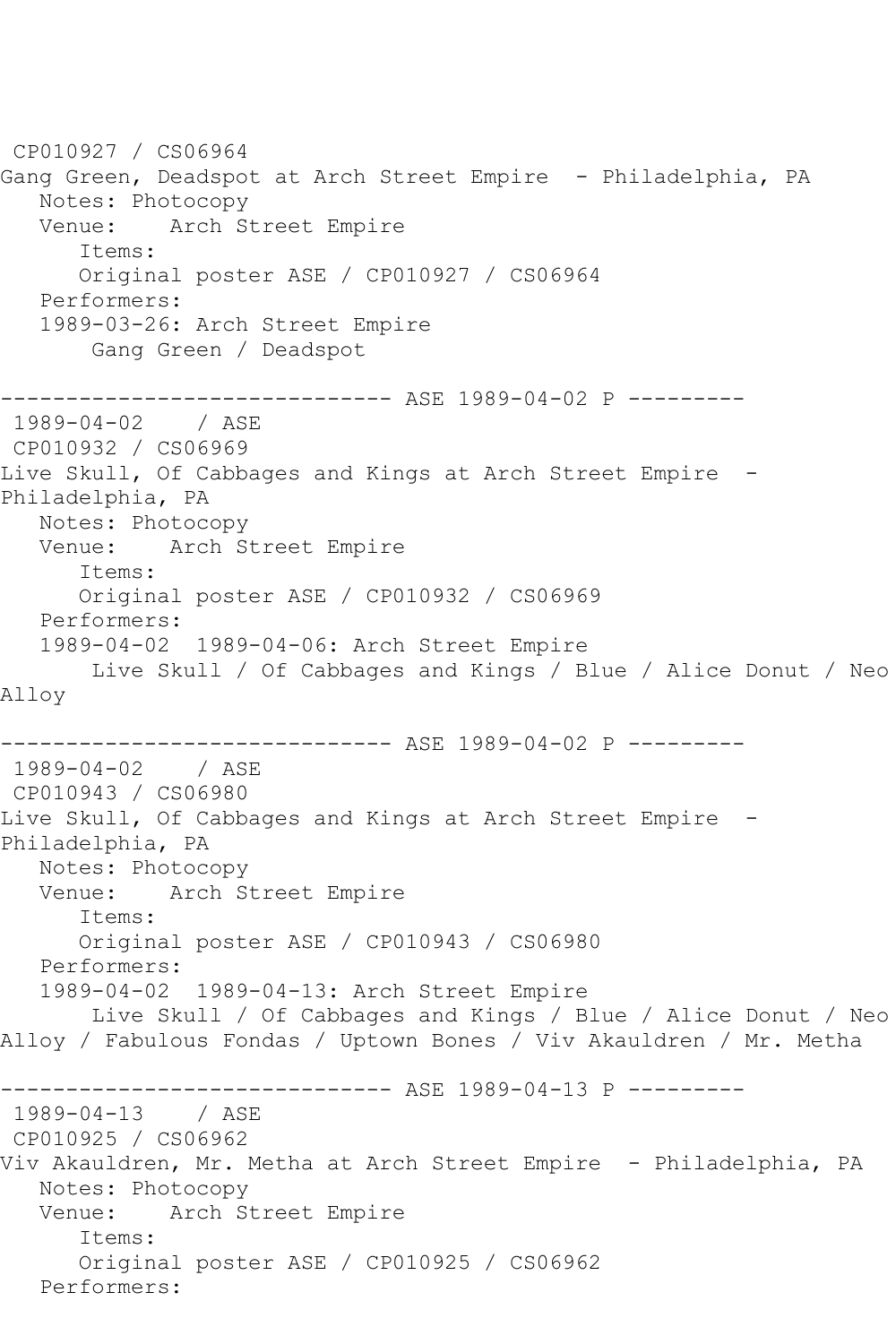1989-04-13: Arch Street Empire Viv Akauldren / Mr. Metha ------------------------------ ASE 1989-04-13 P --------- 1989-04-13 / ASE CP010935 / CS06972 Viv Akauldren, Mr. Metha at Arch Street Empire - Philadelphia, PA Notes: Photocopy Venue: Arch Street Empire Items: Original poster ASE / CP010935 / CS06972 Performers: 1989-04-13 1989-04-27: Arch Street Empire Viv Akauldren / Mr. Metha / Original Sins / Nixon's Head / Moe Tucker ------------------------------ ASE 1989-04-14 P --------- 1989-04-14 / ASE CP010937 / CS06974 Original Sins, Nixon's Head at Arch Street Empire - Philadelphia, PA Notes: Photocopy Venue: Arch Street Empire Items: Original poster ASE / CP010937 / CS06974 Performers: 1989-04-14: Arch Street Empire Original Sins / Nixon's Head ------------------------------ ASE 1989-04-15 P --------- 1989-04-15 / ASE CP010929 / CS06966 Flight of Mavis, Go to Blazes at Arch Street Empire - Philadelphia, PA Notes: Photocopy Venue: Arch Street Empire Items: Original poster ASE / CP010929 / CS06966 Performers: 1989-04-15: Arch Street Empire Flight of Mavis / Go to Blazes / Ashtray ------------------------------ ASE 1989-04-27 P --------- 1989-04-27 / ASE CP010912 / CS06949 Moe Tucker, Peter Stamphel and the Bottlecaps at Arch Street Empire - Philadelphia, PA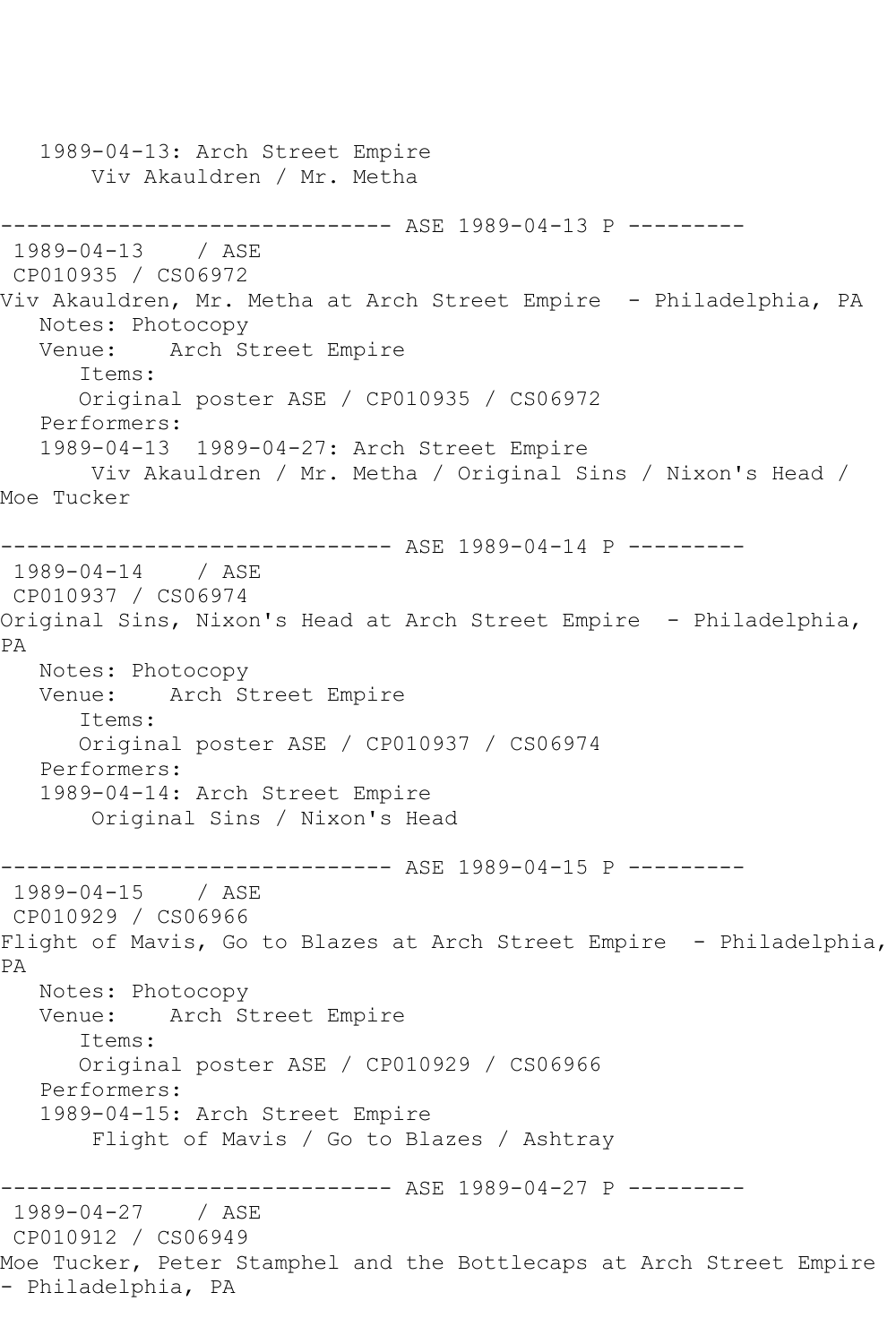Notes: Photocopy Venue: Arch Street Empire Items: Original poster ASE / CP010912 / CS06949 Performers: 1989-04-27: Arch Street Empire Moe Tucker / Peter Stamphel and the Bottlecaps ------------------------------ ASE 1989-04-29 P --------- 1989-04-29 / ASE CP010936 / CS06973 Electric Love Muffin, Deadspot at Arch Street Empire - Philadelphia, PA Notes: Photocopy Venue: Arch Street Empire Items: Original poster ASE / CP010936 / CS06973 Performers: 1989-04-29: Arch Street Empire Electric Love Muffin / Deadspot / Flight of Mavis ------------------------------ ASE 1989-05-04 P --------- 1989-05-04 / ASE CP010934 / CS06971 Dubside, Njaga and the B1 Africa band at Arch Street Empire -Philadelphia, PA Notes: Photocopy Venue: Arch Street Empire Items: Original poster ASE / CP010934 / CS06971 Performers: 1989-05-04: Arch Street Empire Dubside / Njaga and the B1 Africa band / Lamont Steptoe ----------- ASE 1989-05-12 P ----------1989-05-12 / ASE CP010933 / CS06970 Philly Gumbo at Arch Street Empire - Philadelphia, PA Notes: Photocopy Venue: Arch Street Empire Items: Original poster ASE / CP010933 / CS06970 Performers: 1989-05-12: Arch Street Empire Philly Gumbo ------------------------------ ASE 1989-05-21 P ---------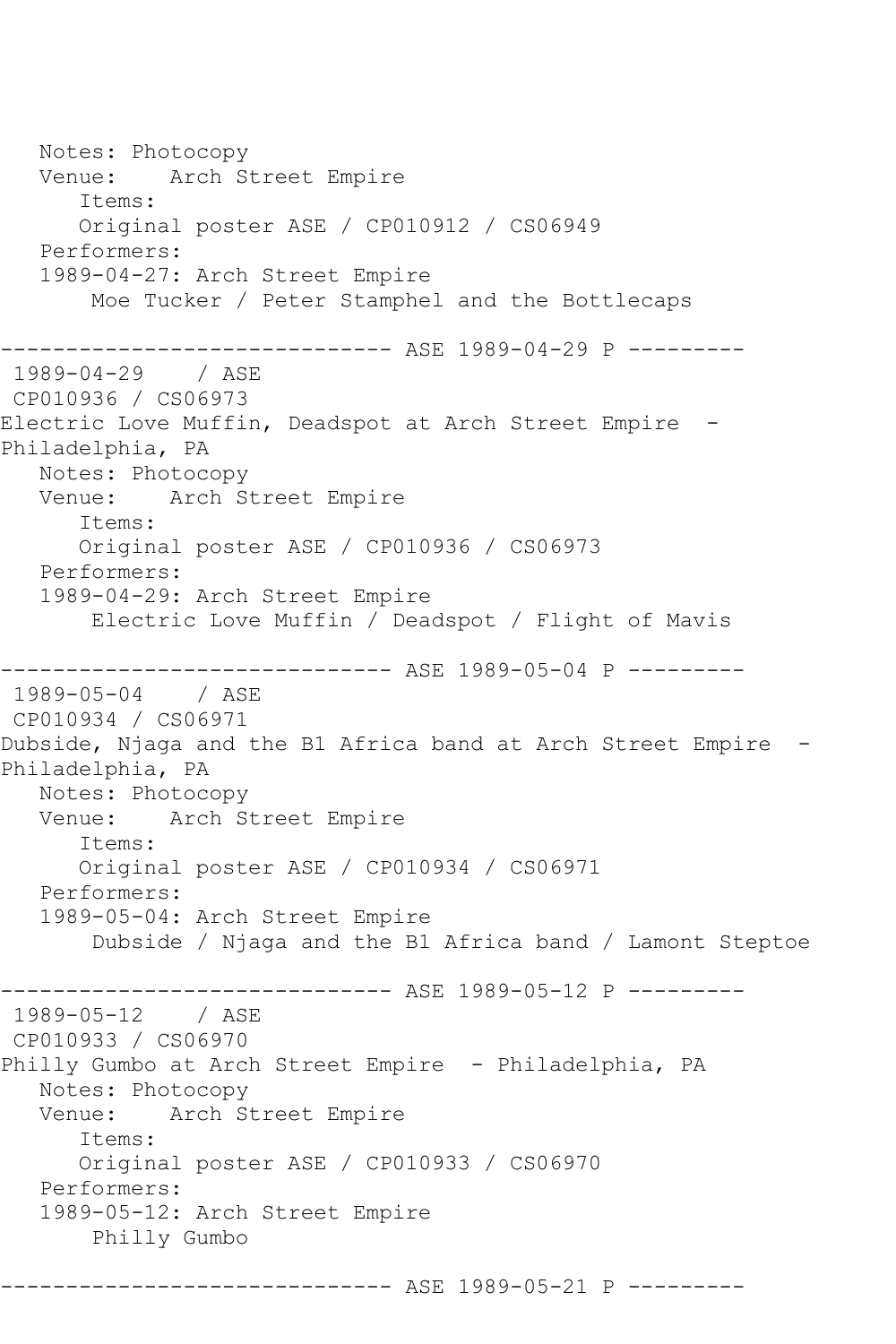1989-05-21 / ASE CP010911 / CS06948 Accused, Brotherhood at Arch Street Empire - Philadelphia, PA Notes: Photocopy<br>Venue: Arch S Arch Street Empire Items: Original poster ASE / CP010911 / CS06948 Performers: 1989-05-21: Arch Street Empire Accused / Brotherhood / Deadspot ------------------------------ ASE 1989-05-21 P --------- 1989-05-21 / ASE CP010939 / CS06976 Accused, Brotherhood at Arch Street Empire - Philadelphia, PA Notes: Paste up for Photocopy Venue: Arch Street Empire Items: Original poster ASE / CP010939 / CS06976 Performers: 1989-05-21: Arch Street Empire Accused / Brotherhood / Deadspot ------------------------------ ASE 1989-05-25 P --------- 1989-05-25 / ASE CP010938 / CS06975 Volcano Suns, M-Fakter at Arch Street Empire - Philadelphia, PA Notes: Photocopy Venue: Arch Street Empire Items: Original poster ASE / CP010938 / CS06975 Performers: 1989-05-25: Arch Street Empire Volcano Suns / M-Fakter / Uptown Bones ------------------------------ ASE 1989-05-26 P --------- 1989-05-26 / ASE CP010916 / CS06953 Scram!, Beat Clinic at Arch Street Empire - Philadelphia, PA Notes: Photocopy Venue: Arch Street Empire Items: Original poster ASE / CP010916 / CS06953 Performers: 1989-05-26: Arch Street Empire Scram! / Beat Clinic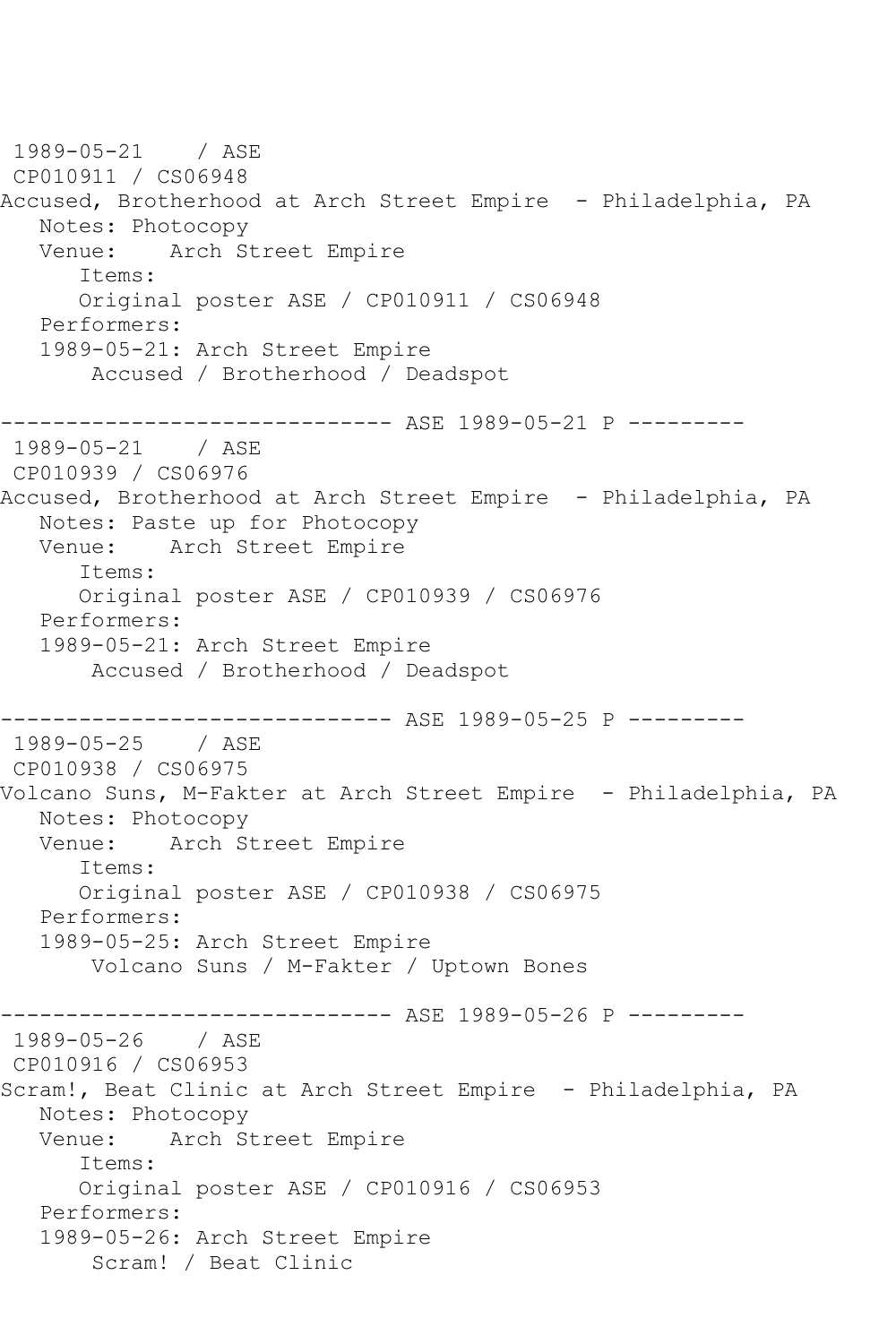------------------------------ ASE 1989-06-01 P --------- 1989-06-01 / ASE CP010941 / CS06978 True Detectives, Pay Attention at Arch Street Empire - Philadelphia, PA Notes: Photocopy Venue: Arch Street Empire Items: Original poster ASE / CP010941 / CS06978 Performers: 1989-06-01: Arch Street Empire True Detectives / Pay Attention ------------------------------ ASE 1989-06-29 P --------- 1989-06-29 / ASE CP010909 / CS06946 Doctor at Tree, Napalm Sunday at Arch Street Empire - Philadelphia, PA Notes: Screenprint Venue: Arch Street Empire Items: Original poster ASE / CP010909 / CS06946 Performers: 1989-06-29: Arch Street Empire Doctor at Tree / Napalm Sunday / True Detectives ------------------------------ ASE 1989-06-29 P --------- 1989-06-29 / ASE CP010942 / CS06979 True Detectives at Arch Street Empire - Philadelphia, PA Notes: Photocopy Venue: Arch Street Empire Items: Original poster ASE / CP010942 / CS06979 Performers: 1989-06-29: Arch Street Empire True Detectives ------------------------------ ASE 1989-07-14 P --------- 1989-07-14 / ASE CP010920 / CS06957 Mahlatini and the Mahotella Queens, Makgona Tsohle Band at Arch Street Empire - Philadelphia, PA Notes: Photocopy Venue: Arch Street Empire Items: Original poster ASE / CP010920 / CS06957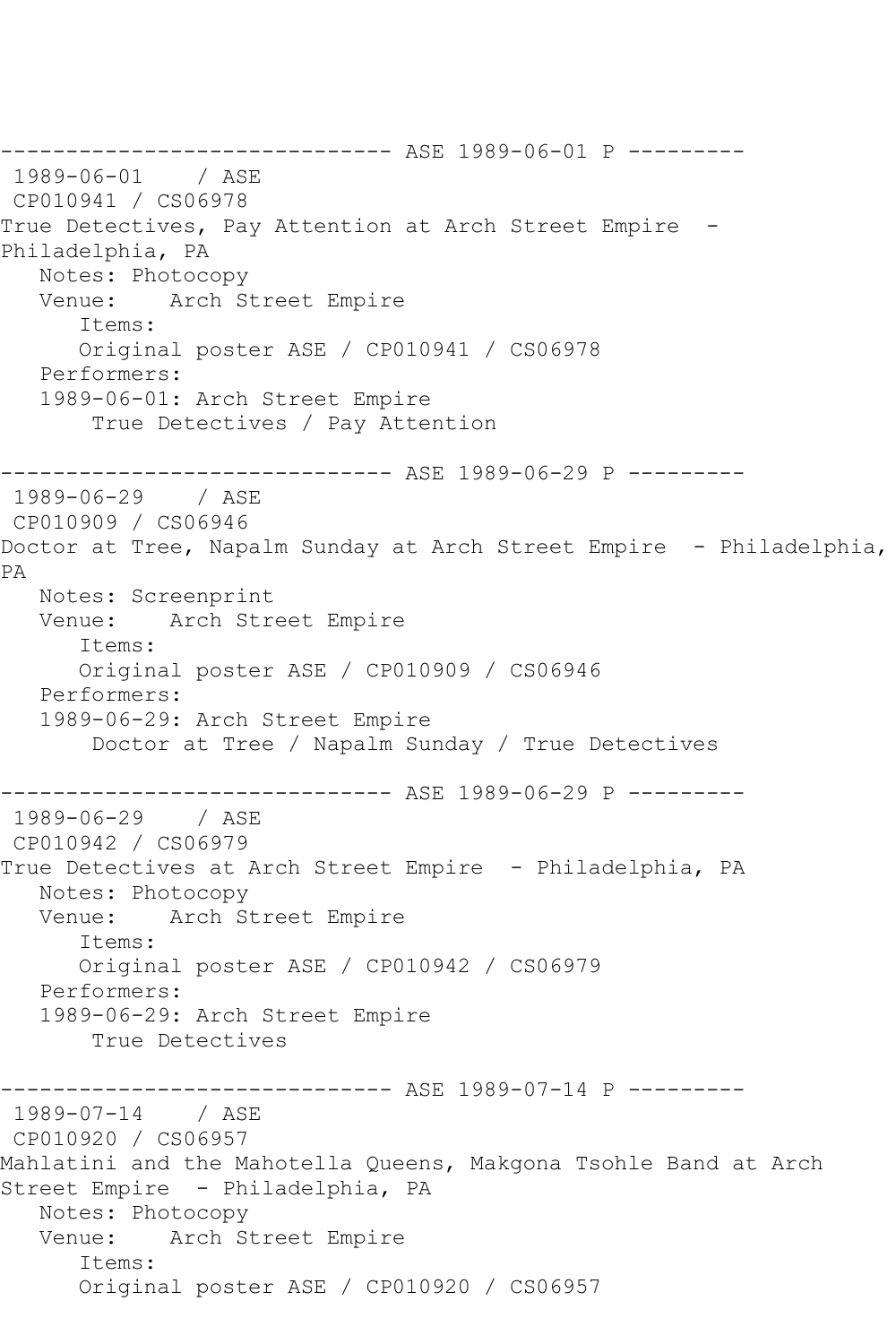```
 Performers:
   1989-07-14: Arch Street Empire
       Mahlatini and the Mahotella Queens / Makgona Tsohle Band / 
Scram!
                   ----------- ASE 1989-07-14 P ---------
1989-07-14 / ASE 
CP010948 / CS06985
Mahlatini and the Mahotella Queens, Makgona Tsohle Band at Arch 
Street Empire - Philadelphia, PA
   Notes: Photocopy
   Venue: Arch Street Empire
       Items:
       Original poster ASE / CP010948 / CS06985
   Performers:
   1989-07-14: Arch Street Empire
       Mahlatini and the Mahotella Queens / Makgona Tsohle Band / 
Scram!
------------------------------ ASE 1989-07-21 P ---------
1989-07-21 / ASE 
CP010924 / CS06961
Deadspot, Shotgun Wedding at Arch Street Empire - Philadelphia, PA
   Notes: Offset black on white
   Venue: Arch Street Empire
      Items:
       Original poster ASE / CP010924 / CS06961
   Performers:
   1989-07-21: Arch Street Empire
        Deadspot / Shotgun Wedding / Destroy All Bands
  ------------------------------ ASE 1989-07-22 P ---------
1989-07-22 / ASE 
CP010928 / CS06965
Mighty Diamonds at Arch Street Empire - Philadelphia, PA
   Notes: Photocopy
   Venue: Arch Street Empire
       Items:
      Original poster ASE / CP010928 / CS06965
   Performers:
   1989-07-22: Arch Street Empire
       Mighty Diamonds
      ------------------------------ ASE 1989-07-27 P ---------
1989-07-27 / ASE 
CP010922 / CS06959
24-7 Spyz at Arch Street Empire - Philadelphia, PA
```